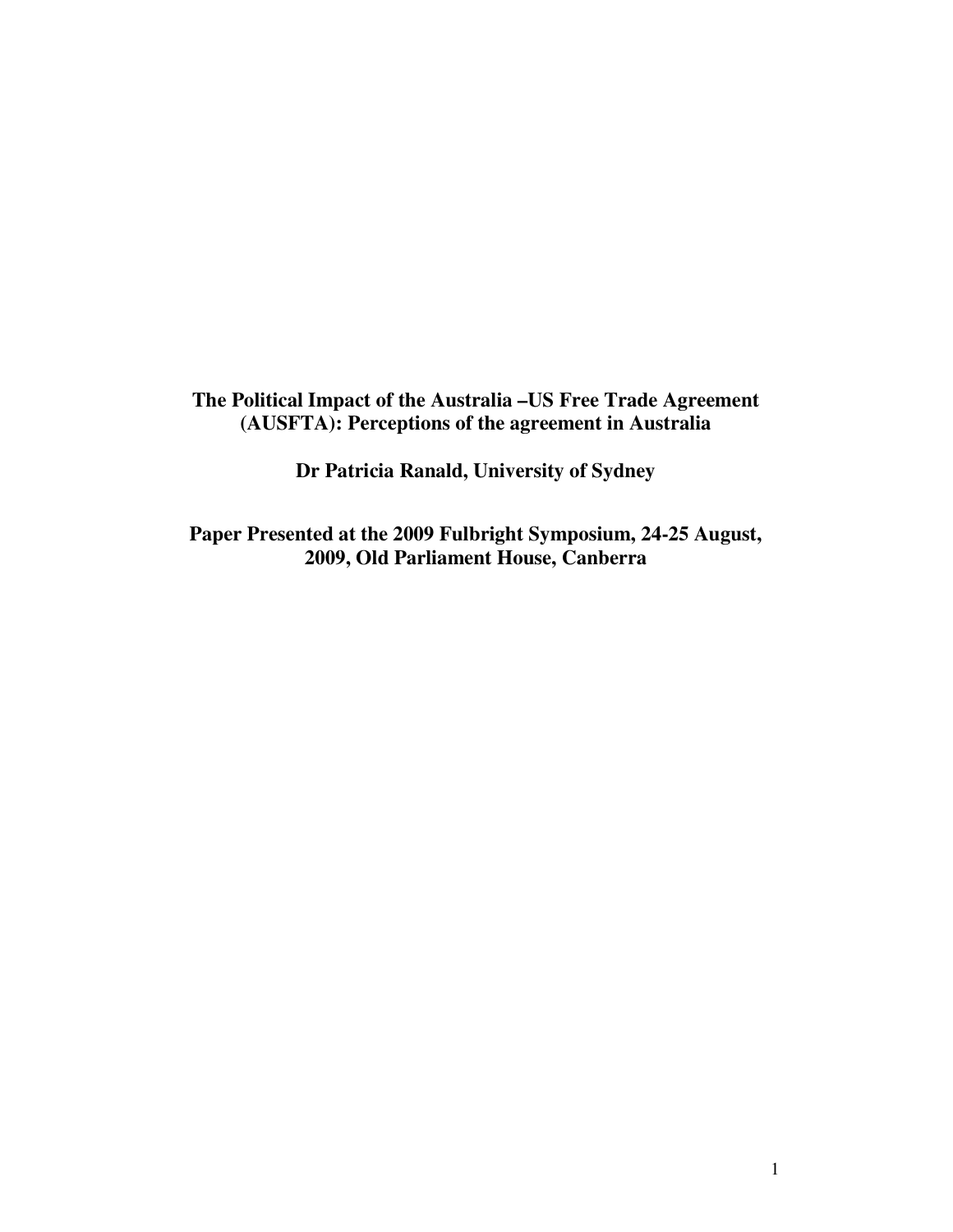## **The Political Impact of the AUSFTA: Perceptions of the agreement in Australia**

## *Dr Patricia Ranald, Research Associate, University of Sydney*

In this paper I will discuss the AUSFTA agenda, the reasons for community opposition to it, the outcomes of the agreement and the impacts they have had on social policy decisions.

The AUSFTA was negotiated under the Howard Government when there was less public debate about neoliberal policies. However the market failures exposed by the global financial crisis and climate change have led to increasing skepticism about neoliberalism, and call for a greater regulatory role from government, including from the present Prime Minister (Rudd, 2009).

The significant public opposition to the AUSFTA resulted from the pursuit by US government and negotiators of a neoliberal agenda based on the NAFTA template.

Over the last two decades a suite of polices known as neoliberalism or the Washington Consensus has been promoted vigorously by US governments through International Financial Institutions and trade agreements (Stiglitz, 2005: 2). The trade agreements support US-style legal frameworks that increase the legal rights of corporations and reduce the rights of governments to regulate corporate activity. The agenda includes greater protection of corporate intellectual property rights to charge high prices for medicines, removal of restrictions on levels of foreign investment, elimination of industry and procurement policies that favour local firms, reduction of government rights to regulate services, including the reduction or abolition of local content laws in audio-visual services, and challenges to food regulation and quarantine law where they are seen to harm US agribusiness interests. It also included an investor state complaints process which enables corporations to sue governments if their investments are harmed by government policy or regulation. (Ranald, 2004).

This agenda also raises questions about democracy, because the US targeted social policies which are normally decided through the democratic process by national or state governments, not through trade negotiations conducted behind closed doors. A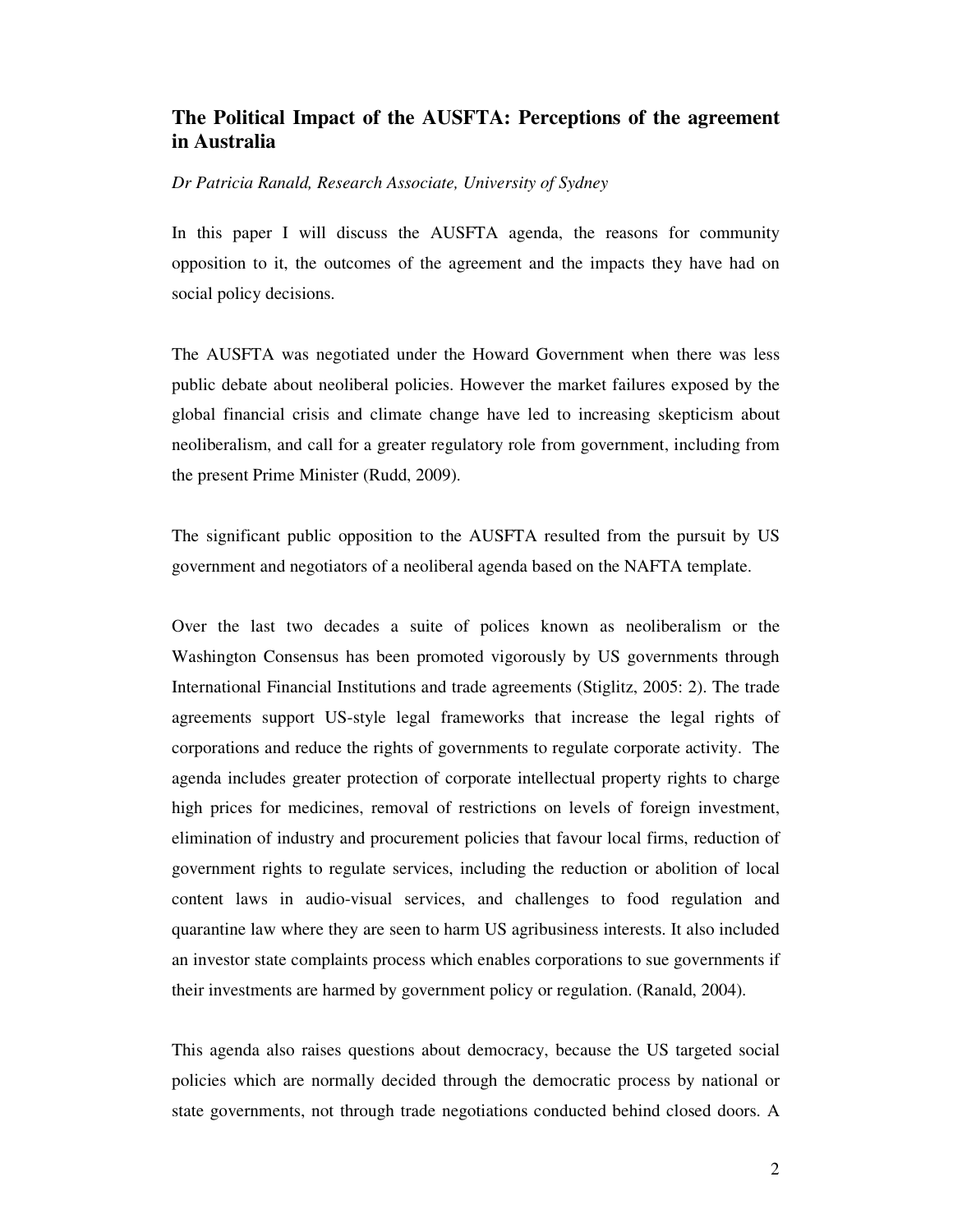letter from the US Trade Representative to the US Congress, and publications of the US pharmaceutical industry, alerted community organizations that price controls on medicines through the Pharmaceutical Benefits Scheme, Australian content laws for audio-visual services, quarantine laws, labelling of genetically engineered food and the Foreign Investment Review Board were all seen by the US as barriers to trade (Zoellick, 2002, Pharmaceutical Research and Manufacturers of America, 2003).

Community groups feared that the unequal bargaining power between the US and Australian governments would result in changes to these policies. Public health groups, churches, unions, pensioner, environment and other community organisations linked through the Australian Fair Trade and Investment Network (AFTINET) and other community networks campaigned against all of these aspects of the agreement (Ranald and Southalan, 2003, 2004). The investor-state complaints process was a major target of community campaigning, on the grounds that it would be a dangerous weakening of governments' ability to regulate for social and environmental goals. This received widespread media coverage (ABC Radio National 2003, Henry, 2003, Ranald and Southalan, 2003).

AUSFTA prompted the biggest critical public debate ever held in Australia about a trade agreement. There were hundreds of community meetings, public rallies in many cities, many articles in community, union, local and specialised media, over 700 submissions to parliamentary inquiries in 2004 and thousands of letters, postcards and emails sent to politicians. Two books critical of the agreement were subsequently published (Capling, 2004, Weiss, Thurbon and Matthews, 2004). This assertion of community interests influenced public opinion.

The claimed economic benefits of the agreement were contested fiercely by mainstream economists, ranging from Australian National University Professor Ross Garnaut and other prominent academics, to economic writers in *Sydney Morning Herald*, *The Age* and *The Australian*. (Gittens, 2004, Colebatch 2004, Davidson 2004, Wood, 2004). There was widespread media coverage about the impact of AUSFTA on the price of medicines, including an episode of the prestigious ABC National *Four Corners* television program featuring health experts. (Australia Institute 2003, Drahos and Henry *et al,* 2004, ABC 2004). There was also much debate about the impact of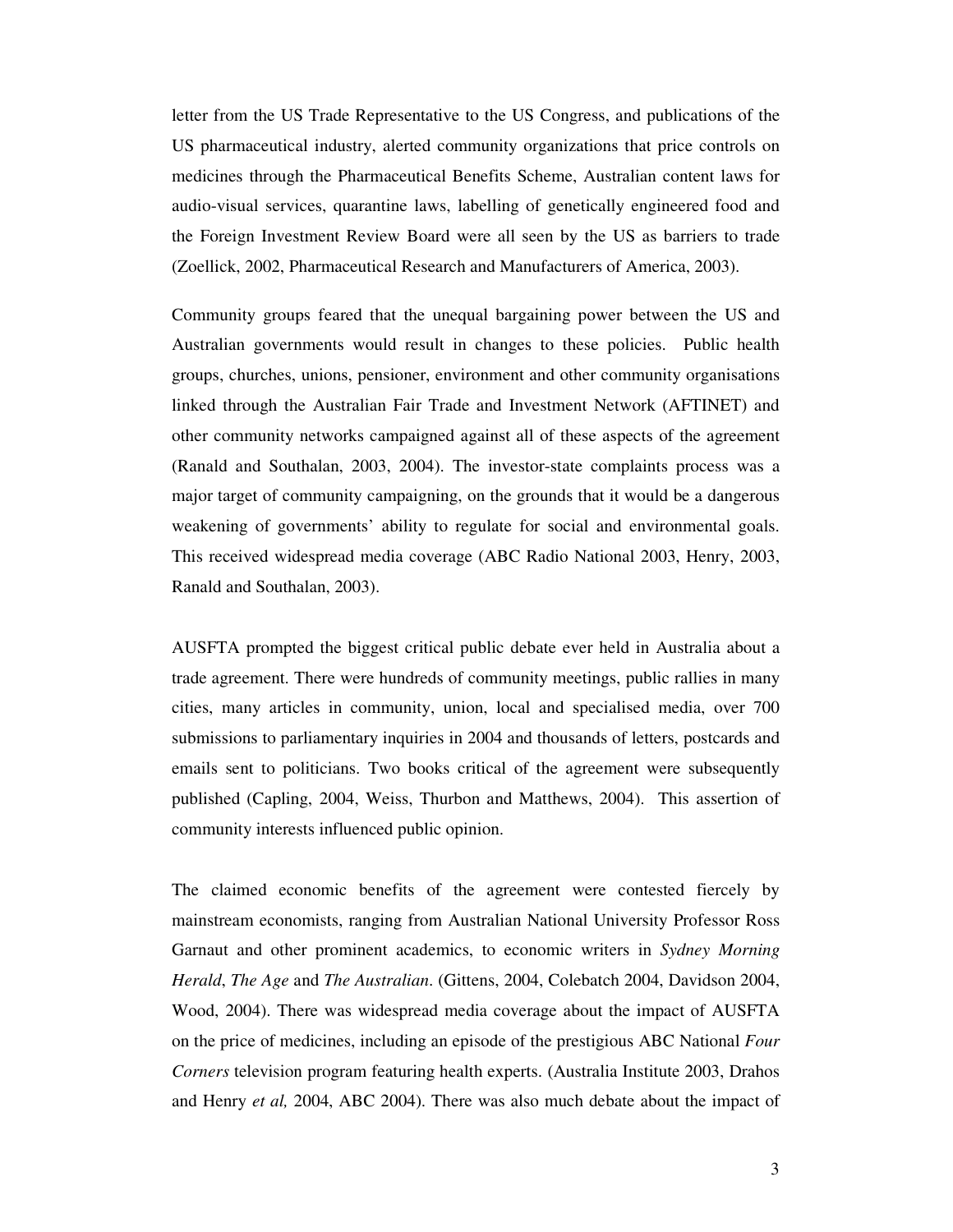changes to Australian content rules for audio-visual media, with prominent actors and producers challenging the agreement at public events like the Logie television awards and the Australian Film Institute awards (Morello, 2004, Krein and Byrnes 2004).

Polls conducted by Hawker Britton showed a steady decline in support for the AUSFTA, from 65% before negotiations started early in 2003 to 35% in February 2004 when the deal was concluded. This lack of support was confirmed by a Lowy Institute poll in February 2005 showing only 34% supported the agreement (Hawker Britton, 2004, Cook, 2005: 20).

The public debate and decline in support prompted the Opposition Australian Labor Party (ALP), and the Democrats and Greens to adopt policies critical of the AUSFTA by the end of 2003. These parties had a majority in the Senate and so had the possibility of blocking the implementing legislation presented in parliament after the ratification of the Agreement. The Leader of the Opposition announced in February 2004 that the ALP would refer AUSFTA to a Senate Committee and would not support the AUSFTA implementing legislation if the agreement did not meet specific national interest criteria. This was the first time the parliamentary ALP had decided that it might oppose a particular trade agreement (Latham, 2004a). The Senate Committee in fact found that the AUSFTA did not meet many of the criteria (Senate Select Committee on the Free Trade Agreement between Australia and the United States of America, 2004). After a fierce internal debate, the ALP parliamentary caucus finally decided to endorse the AUSFTA implementing legislation with some amendments. Community concerns about the cost of medicines and Australian media content rules were reflected in the amendments, which sought to protect current levels of Australian content in film and television and to prevent pharmaceutical companies from making spurious legal claims to extend patents (Latham, 2004b). This was also the first time the ALP had amended the implementing legislation for any trade agreement.

I will now discuss the outcomes and implementation of the agreement. Briefly, the US negotiators did not achieve all that they wanted, and it can be argued that the exposure of the negotiating process to public debate and lobbying by community interest groups prevented the government from making further concessions. The impact of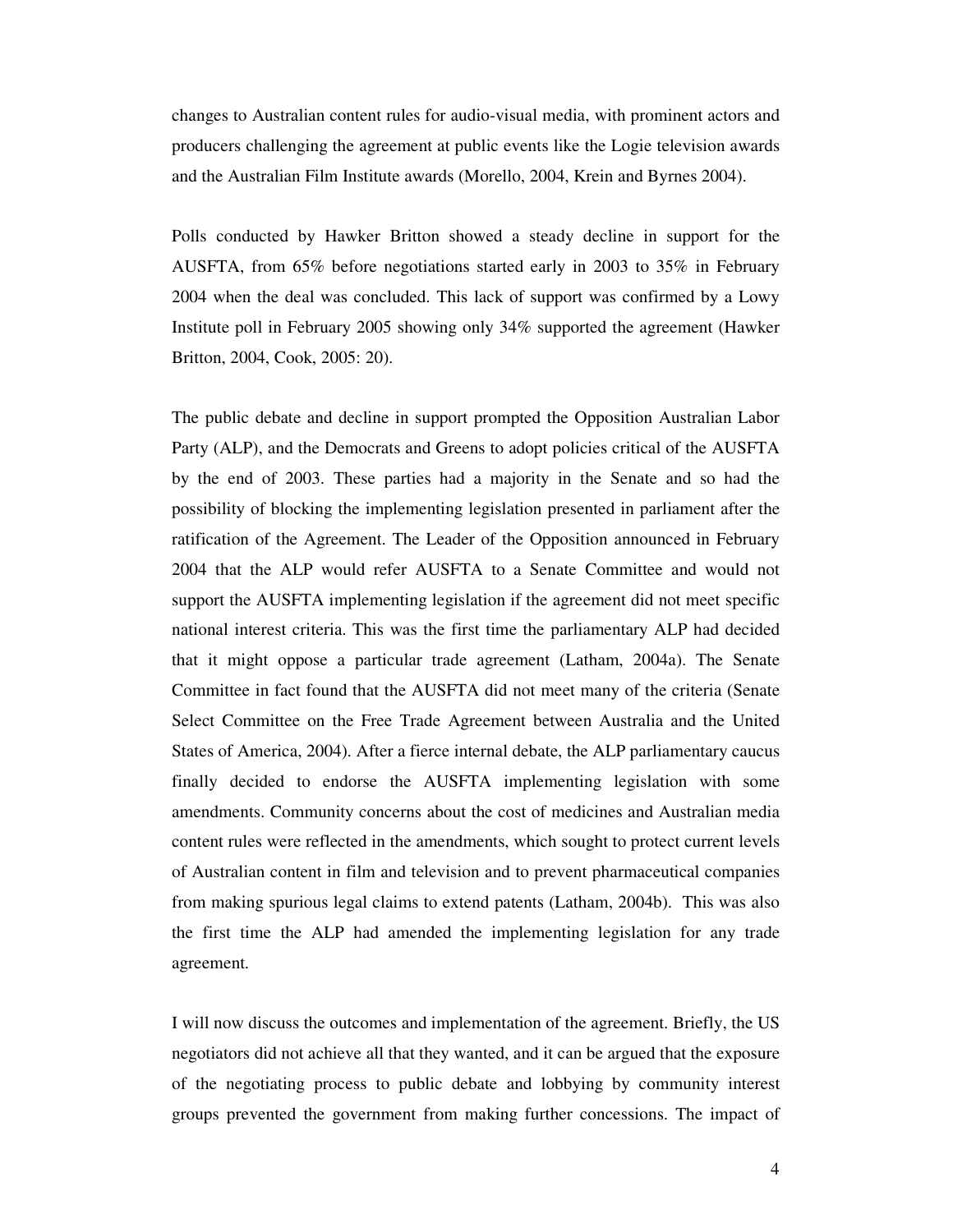oppositional campaigns can be seen in the lack of an investor-state complaints process, the limited changes to the PBS, and the regulation of genetically engineered food.

Although pharmaceutical lobby groups and US negotiators clearly identified the price control mechanism of the PBS as a target from the outset of the negotiations, they were not entirely successful. In the US, the wholesale prices of common prescription medicines were three to ten times the prices paid in Australia (The Australia Institute, 2003). Under the PBS, the Australian government controls the wholesale prices of medicines by using a panel of experts on the Pharmaceutical Benefits Advisory Committee to compare the price and effectiveness of new medicines with the prices of comparable but cheaper generic medicines whose patents have expired. This is known as reference pricing. The listed medicines are then made available for sale at regulated subsidised retail prices. The difference between the wholesale price and the subsidised price is the cost of the PBS to taxpayers.

Pharmaceutical companies argued that Australia's system prevented them from enjoying the full benefits of their intellectual property rights by comparing the price of new drugs with cheaper generic drugs (Pharmaceutical Research and Manufacturers of America, 2003, p. 6).

The PBS reference pricing system remains in part. However AUSFTA resulted in changes that could undermine the effectiveness of the system over time and lead to higher prices.

The AUSFTA set up a joint Medicines Working Group based on the commercial principles that contribute to the high cost of medicines in the US. These principles give priority to the 'need to recognise the value of innovative pharmaceutical products' through strict intellectual property rights protection (AUSFTA Annex 2c). The principles effectively reduce the importance of the Australian public health goal of affordable access to medicines for all.

The inclusion of this working group in AUSFTA ensures that the US government can continue to influence future policy and challenge policy decisions on trade grounds.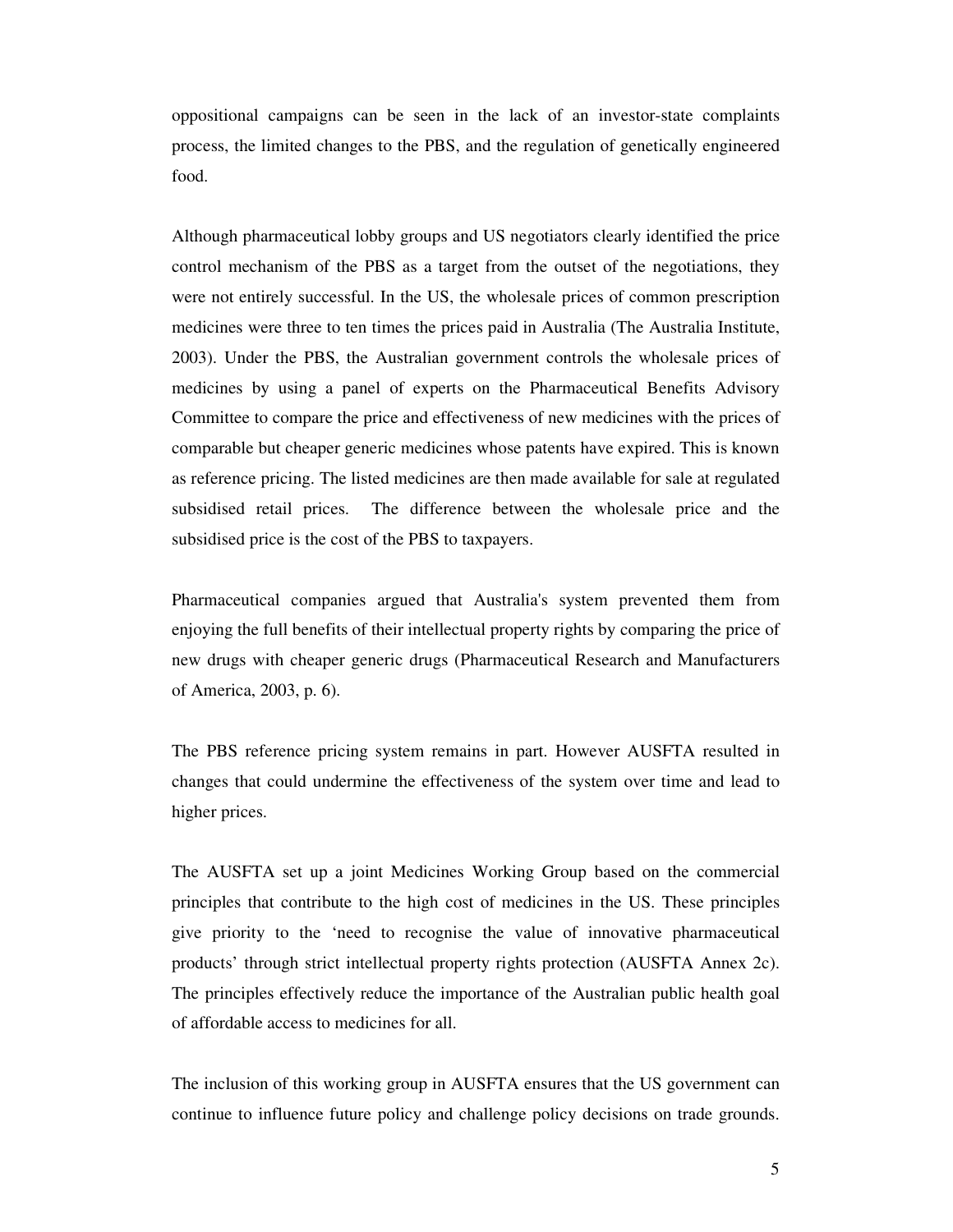US Senator Jon Kyl, a strong supporter of the US pharmaceutical industry, commented that the AUSFTA is 'only the beginning of negotiations over Australia's pharmaceutical system' and that 'there is much more work that needs to be done in further discussions with the Australians in relation to pharmaceuticals' (Garnaut, 2004).

Following the signing of the AUSFTA, the Howard Government made specific changes to medicines policy that enable pharmaceutical companies to receive higher wholesale prices for some medicines.

The first example concerns a change made to the policy on prices for medicines whose patents had expired. Before the 2004 election, the Howard government announced that it would implement cost savings in the PBS through a mandatory cut of 12.5% in the price of a number of commonly prescribed PBS medicines on which patents were due to expire in the coming year. Similar price reductions for generics have occurred in a number of countries. This was estimated to reduce PBS costs by over one billion dollars over four years (Department of Health and Ageing, 2006:.2).

 Pharmaceutical companies strongly opposed this policy and the US government announced that it believed the policy could be inconsistent with the AUSFTA (Maher, 2004). After the election, the government responded by announcing that it would delay legislation of the election pledge and instead negotiate the policy with the pharmaceutical companies (Metherell, 2004).

Four pharmaceutical companies, Eli- Lilly, Janssen-Cilag, UCB Pharma and Lundbeck refused to charge the lower prices. The medicines affected were Topamax (anti-epileptic) Keppra, (anti-epileptic) Lexapro (antidepressant) and Alint (anti-cancer). Pfizer also sought and obtained an exemption for the drug Lipitor, used to treat heart disease. The government estimated that the exemption of Lipitor cost \$237 million over four years, and reduced the total savings from over \$1 billion to just under \$800 million (Department of Health and Ageing, 2006: 1-.2).

In the first four cases, where the government and the company could not agree on the price, the government allowed a higher price. However, the government intended that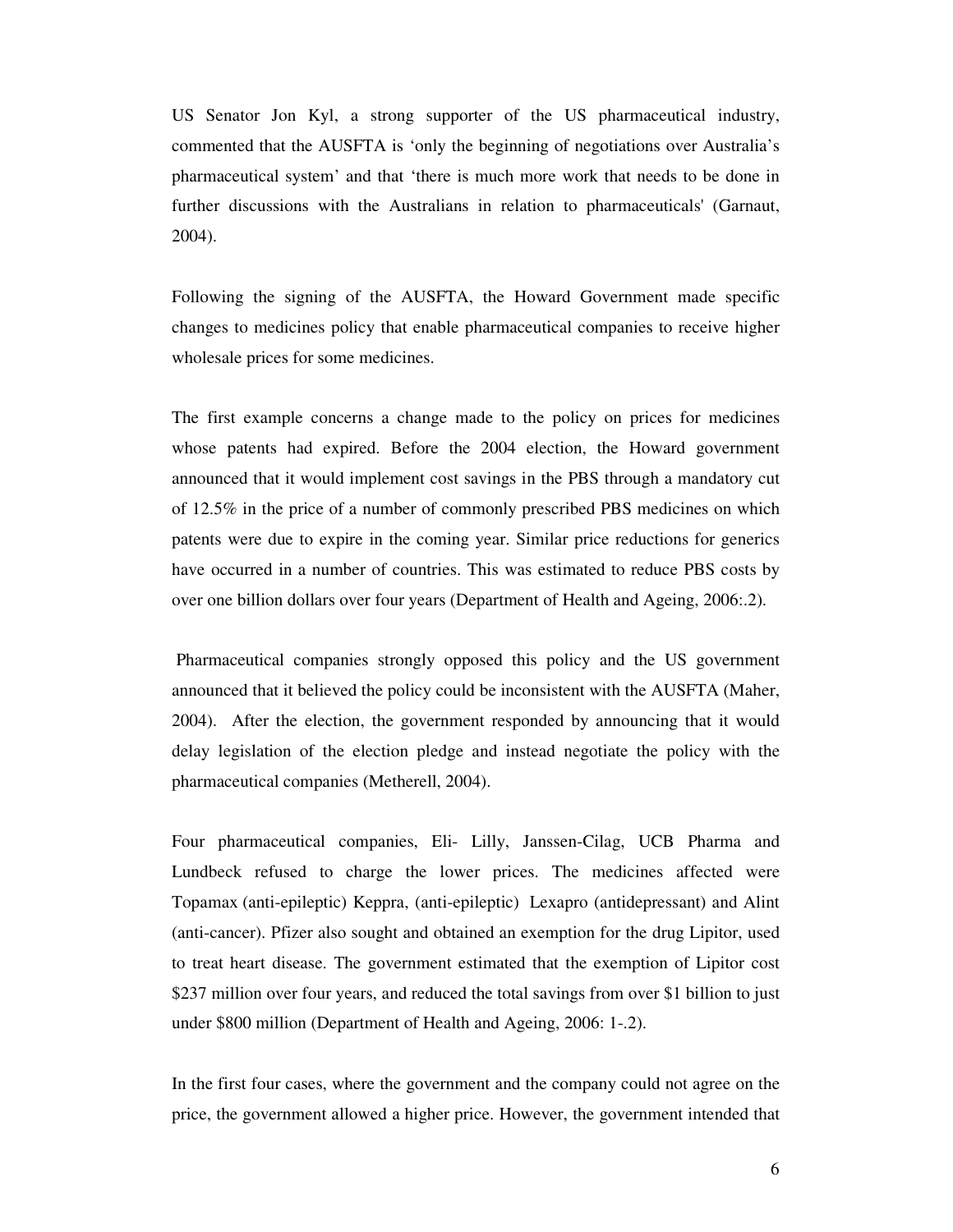cost of this was not to be solely borne by the government, but was to be paid partly by consumers. A retail charge known as the "Special Patient Contribution" was to be paid by patients to make up the difference between the government's preferred price and what the companies were willing to pay. Following protests from the Australian Medical Association that many patients could not afford the extra charge, the government agreed that, in cases where there was no alternative treatment, doctors could obtain special exemptions for patients from the charge (Mitchell, 2005). It is not yet clear how often doctors are seeking the exemption and how many patients are actually paying the extra charge.

However, it is clear that the concept of the Special Patient Contribution undermines the principle of universal affordable consumer prices under the PBS. It also contradicts guarantees given by government that the AUSFTA would not result in higher costs to consumers.

While the first change to the PBS concerned prices for medicines with expired patents, the second change concerns prices for new patented medicines. The government announced in February 2007 that it would develop different categories for different types of medicines to be listed under the PBS. These changes were legislated in 2007. The F1 category applies to single brand medicines that are judged to have unique health benefits and not to be interchangeable in their health effects with other medicines. These medicines are not subject to reference pricing and higher prices will be paid for them. The F2 category includes single brand medicines that are judged to be interchangeable in their health effects with other medicines, and generic medicines. These are subject to reference pricing to obtain the best value for money. The legislation also included mandatory price reductions as patents expired. The government claimed that savings from the large number of medicines coming off patent will offset higher prices for the medicines in F1, resulting in net savings to the PBS overall (Department of Health and Ageing, 2007).

These proposed changes to the PBS were discussed at the AUSFTA Medicines Working Party held in January 2006, well before the government's public announcement about the changes. Documents distributed at the meeting obtained under Freedom of Information legislation include an editorial opinion article written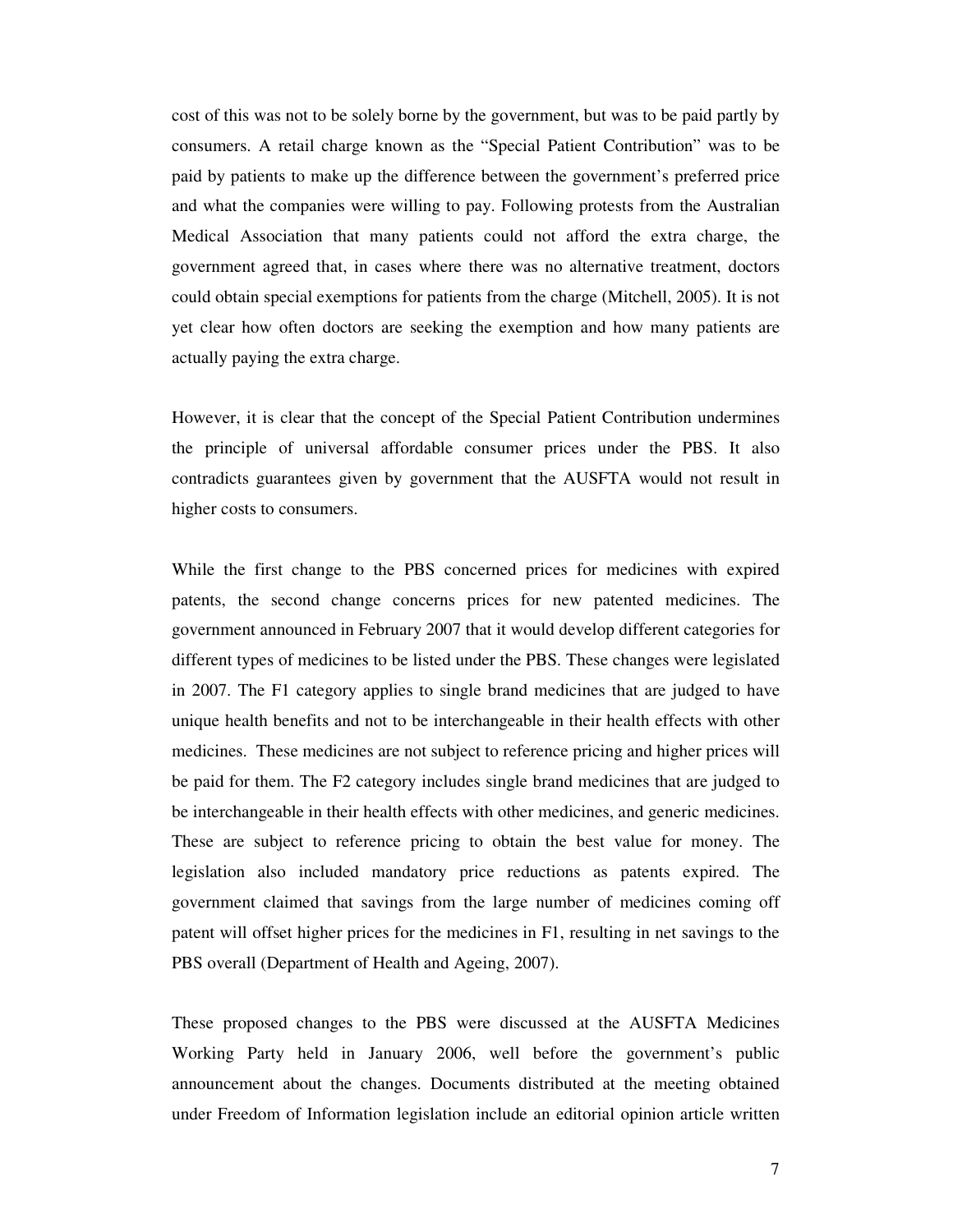by a government Member of Parliament that outlined the F1/F2 changes as a desirable model (Laming, 2006).

These changes clearly open the way for the PBS to allow higher wholesale prices for some new medicines, which was a major goal for US pharmaceutical companies and the US government. The discussion of the changes at the AUSFTA Medicines Working Party again shows that this body is continuing to influence Australian medicines policy as predicted by key pharmaceutical industry supporters like Senator Kyle quoted above. The impacts of these changes on prices will be discussed in detail in later session.

The third example of impacts on health policy deals with the impact of AUSFTA's government procurement rules on the processing of blood products supplied to the health system in Australia. AUSFTA sought to change government policy on the supply and regulation of blood products. In Australia, blood is donated by individuals through a national voluntary scheme run by the Australian Red Cross and is processed into blood products by an Australian company, CSL. The scheme is regulated through the National Blood Agreement, a joint agreement between the Federal and State Governments, as the hospital system that uses most of the blood products is run by state governments. All blood and blood products are supplied free of charge to patients.

In 2001 the National Blood Authority Committee of Inquiry recommended that Australia's blood products continue to be processed by CSL, for both health and national security reasons, to ensure that there was continued national capacity to ensure timely and continuous supplies. This report followed a lengthy inquiry, including public submissions and hearings (National Blood Authority, 2001).

The government procurement chapter of AUSFTA exempted blood products from being opened up for competitive tendering by US firms. However, during the negotiations a side letter was added that required the Australian government to conduct a review and to recommend to state governments that the rules of the AUSFTA procurement chapter be applied to blood products. This would open up the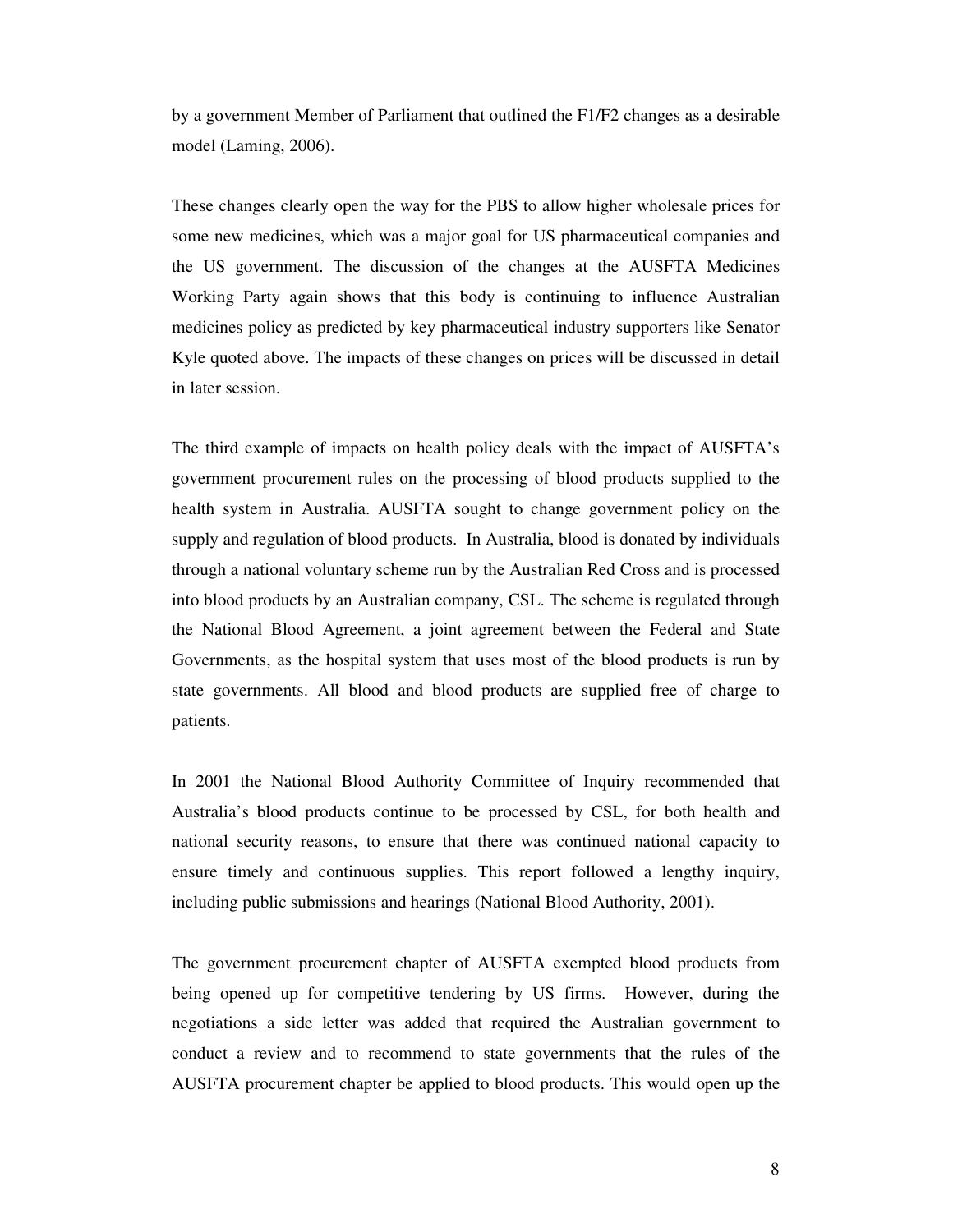supply of blood products to tendering by US firms, directly contrary to the findings of the 2001 Report.

This side letter was the result of lobbying by Baxter Healthcare (the Australian subsidiary of US Baxter Health Corporation). Baxter's submission to the Joint Standing Committee on Treaties stated: 'Baxter referred its concern …to the United States Government which then added the issue to its agenda, and in 2003 the topic was discussed at length in the FTA negotiations. The Side Letter describes the results of those negotiations' (Baxter Healthcare 2004: 3).

The USFTA side letter required a review of Australia's blood processing arrangements in 2006, but also specified that the Federal Government 'will recommend to Australia's States and Territories that future arrangements for the supply of such services be done through tender processes consistent with the government procurement chapter of AUSTFTA'. However, the wording of the Side Letter did not bind the States and Territories to agree with the Federal Government's recommendation.

The review was conducted in 2006. Health and community organizations, health academics, and the Australian Red Cross, made submissions to the review, urging retention of the current system, and there was a public media debate (Australian Red Cross, 2006, Bambrick et al, 2006). The Australian Health Ministers' Conference also made a public statement in April 2006 re-asserting the national policy principle of self-sufficiency in blood products." (Australian Health Ministers' Conference, 2006).

The review report recommended against tendering, concluding that the voluntary collection of blood in Australia and self sufficiency in blood products should remain key objectives of Australian policy. Tendering could involve substantial additional costs for transport and return of Australian blood plasma, and substantial safety compliance and risk management costs. It would also increase the lead time between the collection of blood plasma and its clinical use, and increase the risk of interruption to supply. (Flood *et al*, 2006, pp 6-8).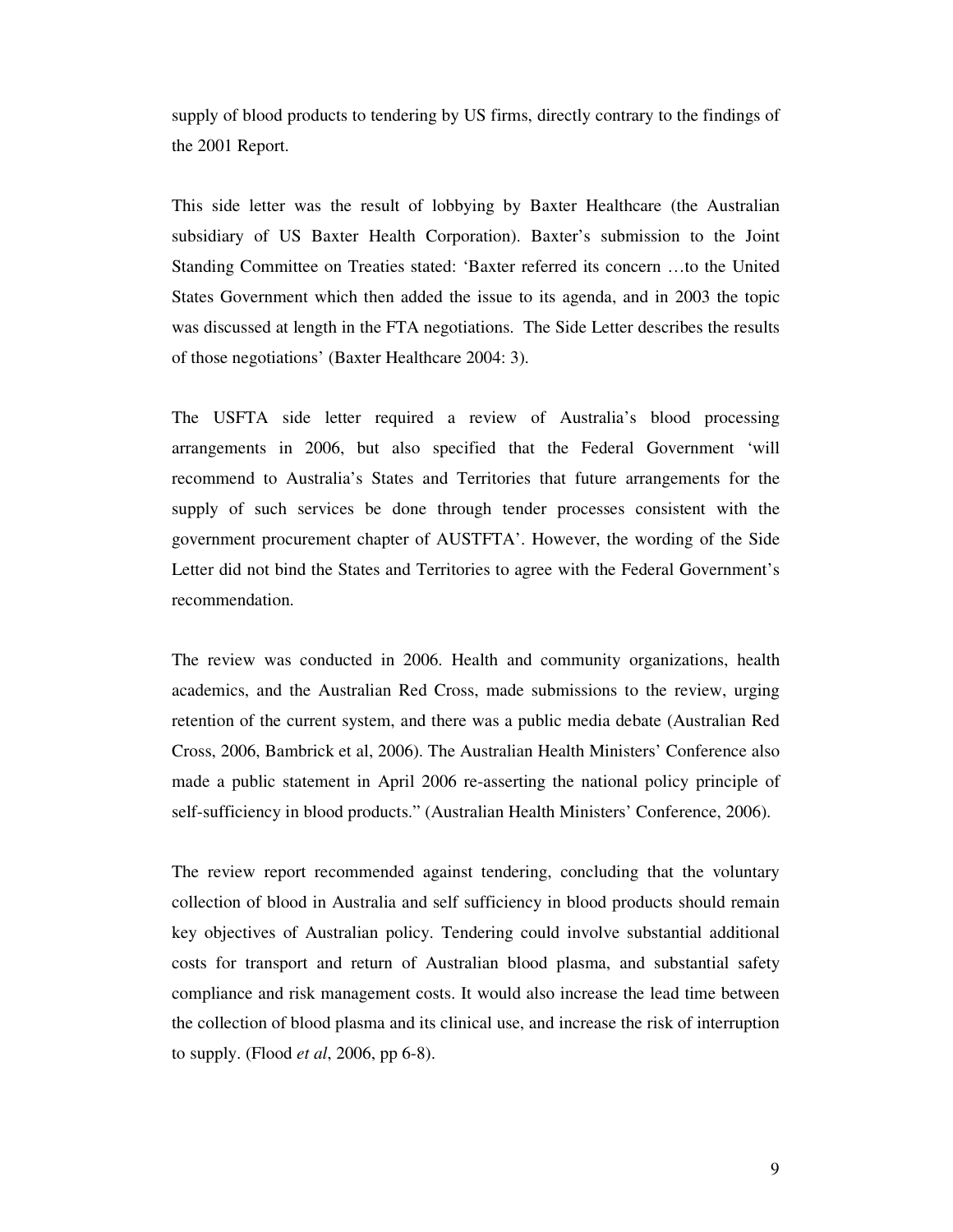Despite these recommendations, Federal Health Minister Tony Abbott announced that the terms of AUSFTA obliged him to recommend the application of AUSFTA tendering rules and to open provision of blood products and services to competitive tendering by US firms. He then forwarded the Review to the States and Territories for consideration (Abbott, 2006).

A meeting in March 2007 of all State and Territory Health Ministers rejected the Federal Government recommendation for tendering. The Federal Health Minister then announced that, since there was no consensus for change, the current arrangements would continue without competitive tendering (Abbott, 2007).

The then Trade Minister Warren Truss appeared publicly to accept the right of state and territory governments to refuse to accept the Federal Government recommendation. He was quoted in the media as saying "We've met our commitment under the FTA. The commitment was to conduct a review, and we have asked the states, we have done everything we can do within our sovereign powers. We're quite satisfied we've met the obligations. I'm not saying the US won't continue to raise the issue with us" (Breusch and Sutherland, 2007).

The US Embassy did indeed criticise the findings of the review (Breusch and Sutherland, 2007). It remains to be seen whether the US will use the disputes process to argue that Australia has not met its AUSFTA obligations.

This issue is a clear example of the way in which trade agreements can undermine the democratic process of policy making. The Federal government was bound by AUSTFTA to conduct a review by health policy experts and was then bound to ignore its findings. Because of a prior Commonwealth-State Agreement, the state governments remained free to decide the issues on the basis of health policy as indicated in the review findings, and refused to accept tendering. The Federal Government then declared that is had met its AUSFTA obligations. However, it is still open the US government to use the dispute process to challenge the outcome.

The last example of AUSFTA influence on public policy is in the 2009 debate on public procurement.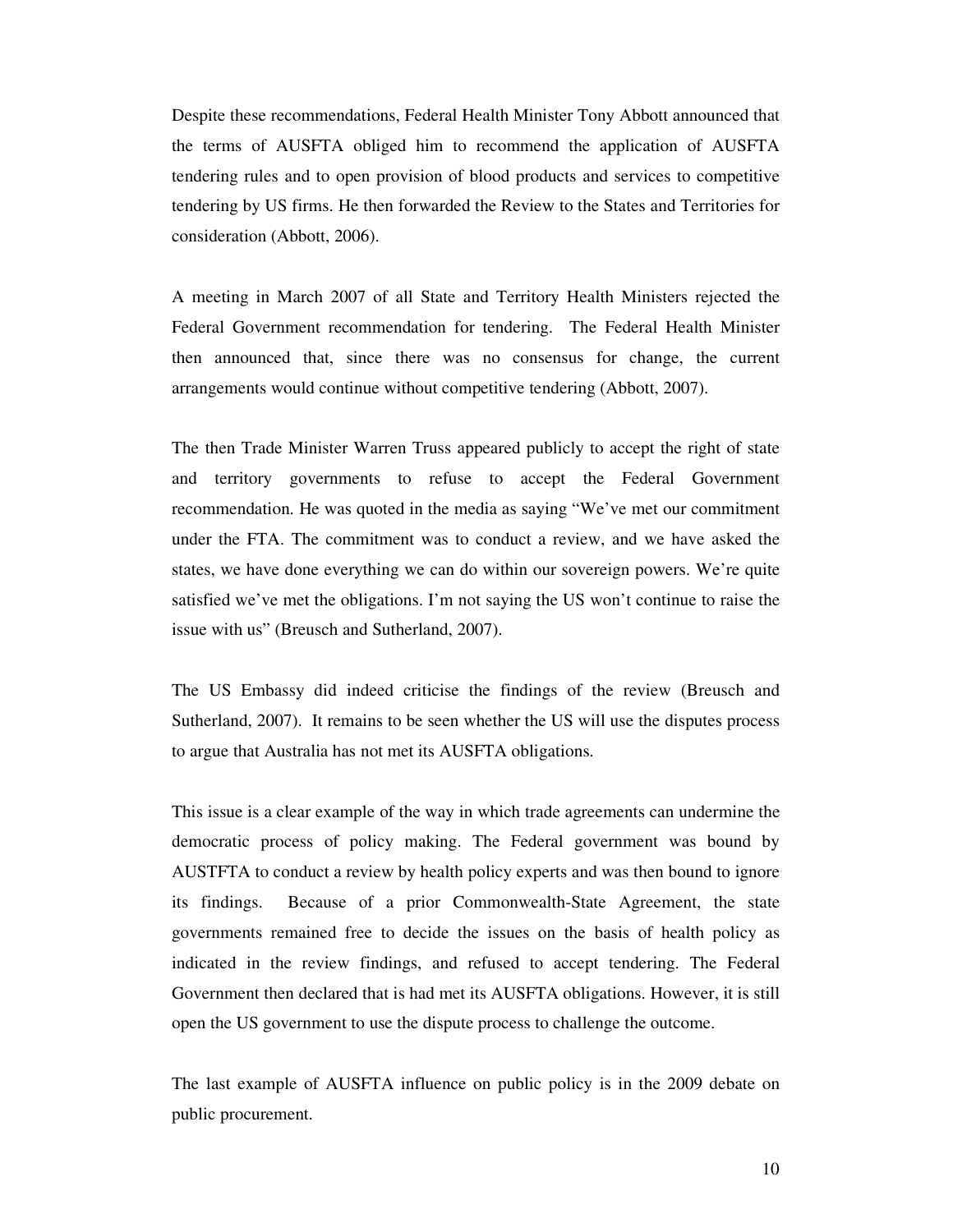Australia has not signed the WTO voluntary plurilateral agreement on government procurement. Apart from the CER agreement with New Zealand, which has a unique relationship with Australia, the only trade agreements that Australia has signed which include government procurement are the US-Australia Free Trade Agreement (AUSFTA), and most recently the Chile Australia Free Trade Agreement, which is based on and specifically refers to the AUSFTA procurement chapter.

The AUSFTA procurement chapter states that "each Party and its procuring entities shall accord unconditionally to the goods and services of the other Party and to the suppliers of the other party offering the goods or services of that Party, treatment no less favourable than the most favourable treatment the Party or the procuring entity accords to domestic goods, services and suppliers". The chapter contains a very long list of exceptions for the US. Half of US state governments are excluded, as are many federal departments and specific products like steel. The Australian list of exceptions is much shorter, but includes small and medium enterprises with 200 employees or less, all Defence procurement, and specific exceptions for particular state and federal departments, and for products like motor vehicles.

The Rudd Government announced in the 2009 budget expenditure of \$42 billion on public infrastructure intended to address real economic and social needs and to create demand and employment in the local economy. But at the time the expenditure was announced, there was no government policy to ensure that, while tendering processes must be transparent and deliver value for money, tenderers should also address outcomes in terms of local employment. This meant that contracts for goods and services could use overseas suppliers with no positive impact on local employment.

Prior to the ALP conference, the ACTU lobbied the government for changes to its no preference policy in the light of the economic crisis and the specific policy objective of creating local employment through infrastructure expenditure.

The Trade Minister claimed that the Australian government could not give any preference to local suppliers because of Australia's trade agreement obligations to treat foreign suppliers as if they were local suppliers. He also criticised a NSW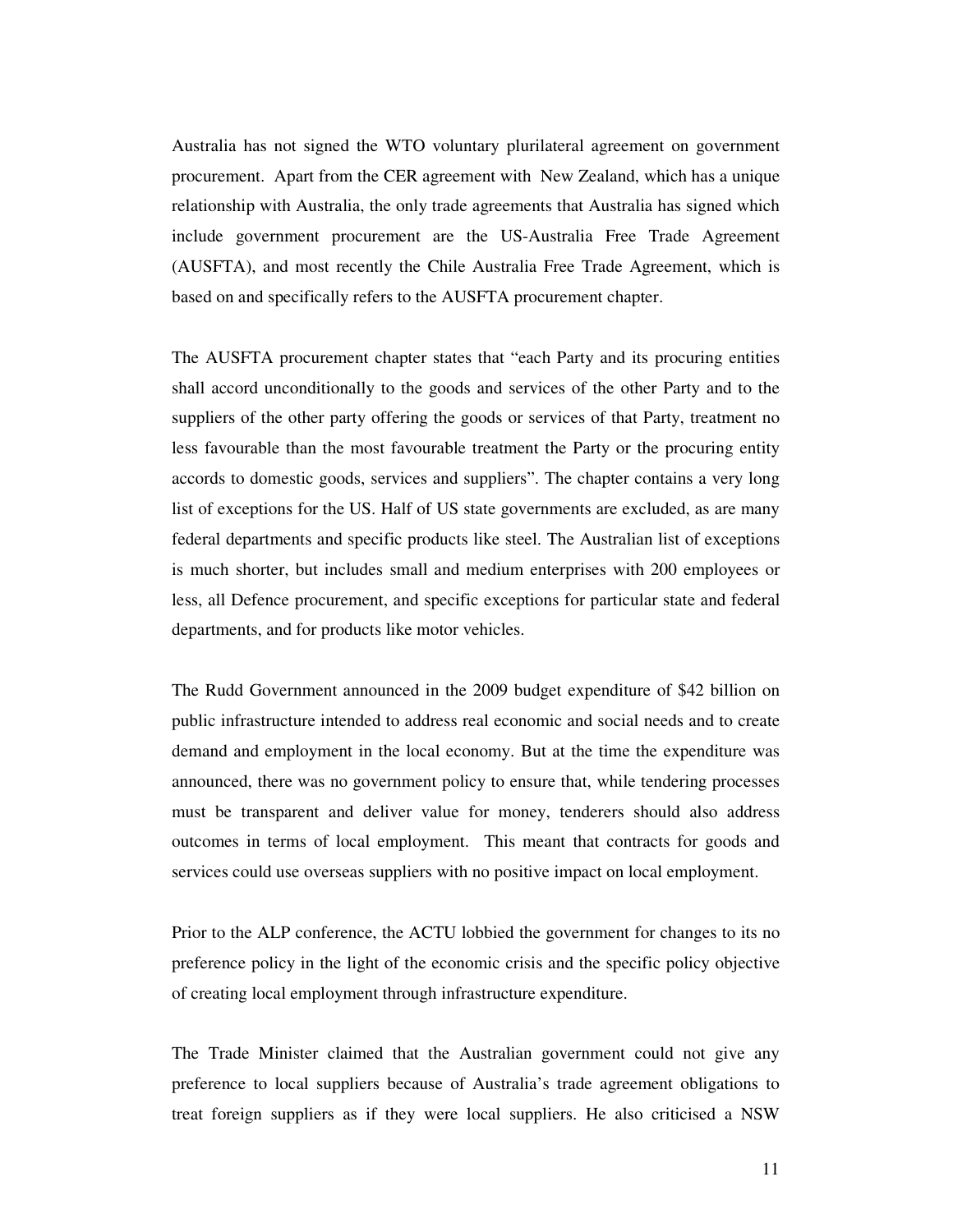Government policy to give price preference to tenderers using NSW suppliers and argued against this being implemented at the federal level. (Crean, 2009 and McKenzie, 2009).

In the event, the unions negotiated directly with the Prime Minister to achieve a policy outcome for Federal Government procurement which has specific initiatives to improve local content but which the government claims is consistent with its AUSFTA treaty obligations. This policy states that government agencies are not simply obliged to choose lowest cost suppliers on a short term basis, but can also take into account the "long term cost to the taxpayer… when that choice would have detrimental social or environmental effects" (Australian Government, 2009: 2)

The policy also obliges tenderers to demonstrate how they will consider the use of domestic suppliers in fulfilling the contract, and provides information and coordination resources to assist both government agencies and local tenderers to maximize local content. The policy also obliges tenderers to demonstrate employment practices consistent with the new Fair Work Australia Act other government law and policy (Australian Government, 2009 6-8).

It remains to be seen whether the US government will use the AUSFTA to challenge the NSW government policy or the Federal Government policy. However the point remains that the AUSFTA had a significant influence on the policy debate.

I conclude that the loss of credibility of neoliberal policies, combined with these examples of the impact of the AUSFTA on public policy debate and implementation since the agreement came into force in 2005, show that there are grounds for ongoing public skepticism about the AUSFTA. Although the US negotiators did not achieve all of their agenda precisely because of the strong public opposition, implementation of the agreement has resulted in changes to the PBS, has had impacts on the debate about policy on blood products, and most recently has influenced public procurement policies. This shows that there is a basis for ongoing public concern about the agreement, especially in the current context when most governments are facing the damaging realities of market failure and the need for increased social regulation of markets.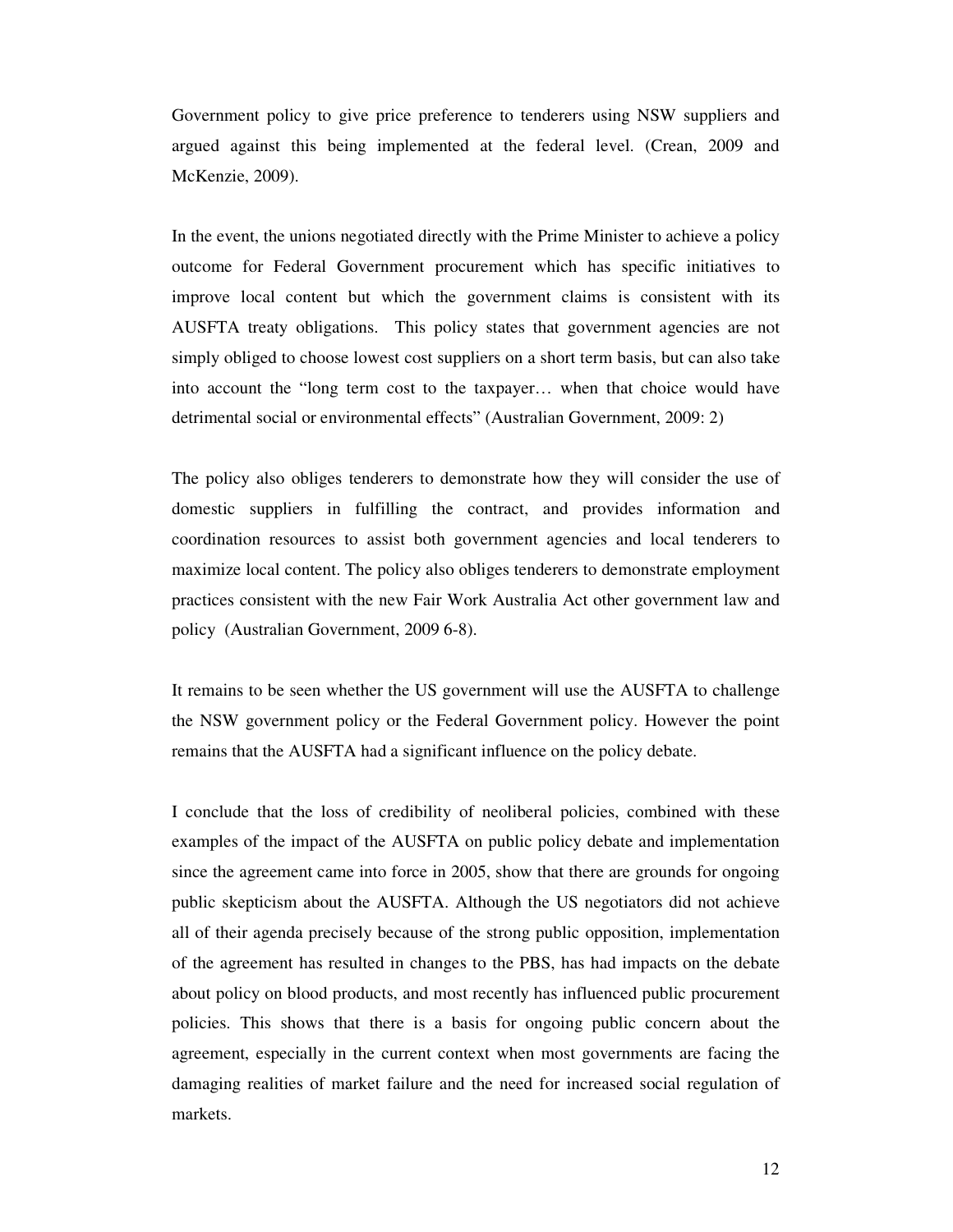## **References**

Abbott, Tony, (2006) "Free Trade Agreement (AUSFTA)" Minister for Health Media Release, December 15 www.health.gov.au/internet/ministers

Abbott, Tony, (2007) "Blood Fractionation arrangements" Minister for Health Media Release, March30. www.health.gov.au/internet/ministers

Australia-United States Free Trade Agreement (AUSFTA) Text (2004) found at www.dfat.gov.au/trade/negotiations/us\_fta/final-text/index.html

The Australia Institute (2003) 'Trading in our Health System?' Canberra found at www.tai.org.au/

Australian Broadcasting Corporation Radio National (2003) "Groups outline case against free trade deal" Transcript of *The World Today*, ABC Radio National, November 24, found at www.abc.net.au/theworldtoday

Australian Broadcasting Corporation (ABC television) (2004) 'Bitter Pill?" transcript of *Four Corners*, August 2, found at www.abc.net.au/4corners/content/2004/s1167518.htm

Australian Broadcasting Corporation Radio National (2004) "What impact has the FTA on pharmaceuticals?" Transcript of *The World Today*, February 9, found at www.abc.net.au/theworldtoday

Australian Council of Trade Unions and the American Federation of Labor and Congress of Industrial Organisations (2003) "Joint statement on the proposed US-Australia Free Trade Agreement" August 10, Sydney and Washington.

Australian Government (2009) "Australian Government Procurement Statement" Department of Innovation, Industry, Science and Research, July, Canberra.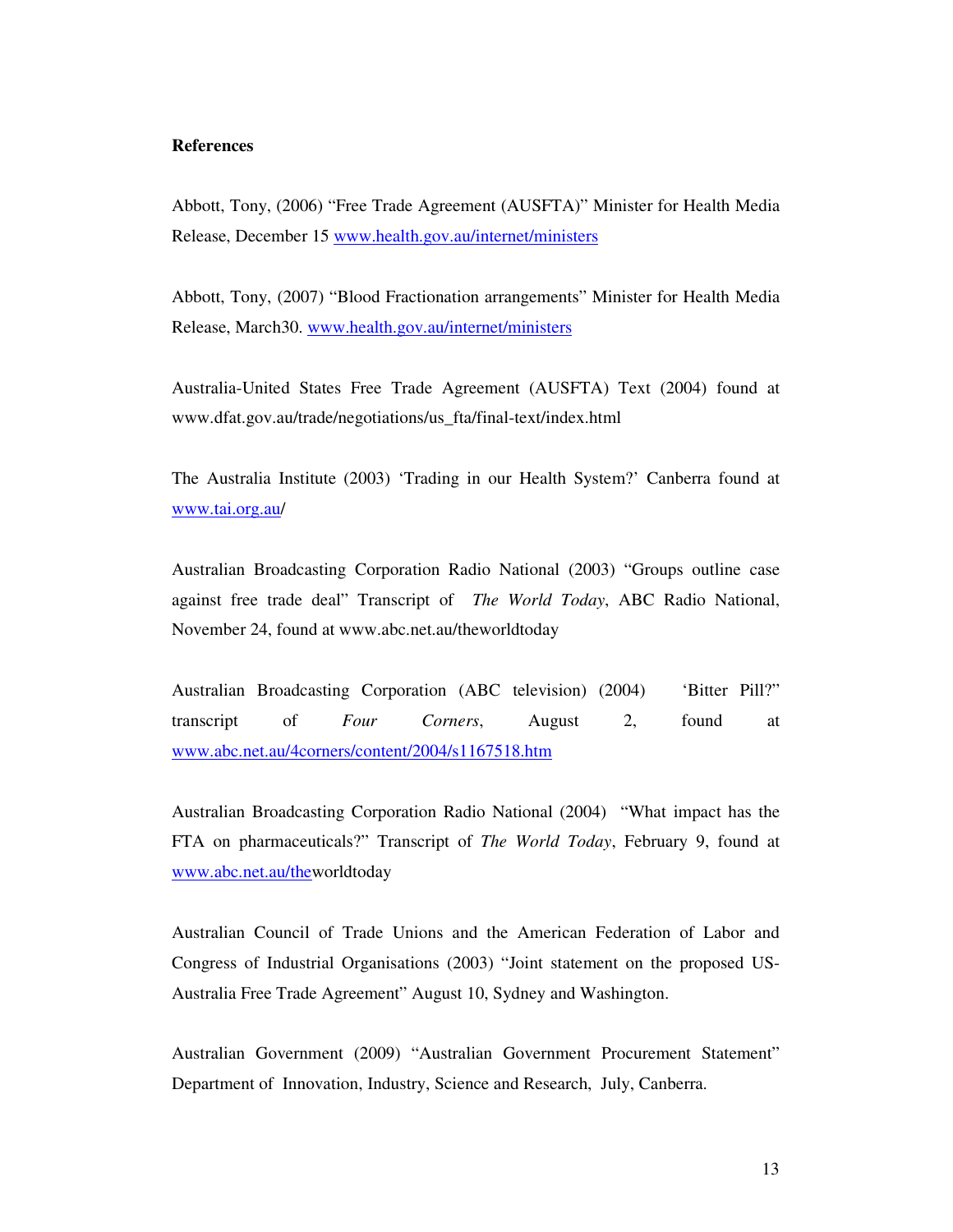Australian Health Ministers' Conference (2006) "Australian Health Ministers' Conference Statement on national self-sufficiency in the supply of blood and blood products" April.

Australian Red Cross (2006) *Submission to the Review of Australia's plasma Fractionation Arrangements,* April.

Bambrick, Hilary, Faunce, Thomas and Johnston, Kellie,(2006) " The Potential Impact of the AUSFTA on Australia's blood supply" *Medical Journal of Australia*, online publication, July 4, found at www.mja.com.au

Baxter Healthcare (2004) "Submission to Joint Standing Committee on Treaties", 14 April

Breusch, John, and Sutherland, Tracy, (2007) "Blood feud with US brewing " *Australian Financial Review*, February 8.

Capling, Ann, (2004) *All the Way with the USA, Australia, the US and Free Trade*, UNSW Press, Sydney.

Colebatch, Tim, (2004)'Why Latham should reject the FTA" *The Age*, July 27, p. 10

Cook, Ivan, (2005) *Australians Speak 2005: public opinion and foreign policy* The Lowy Institute, Sydney.

Crean, Simon, Minister for Trade "The Triumph of Trade Liberalisation Over Protectionism", Speech to the Sydney Institute, August 5, 2009

Davidson, Kenneth, (2004) " Why rush a free trade deal Mr Howard?" *The Age,* July 1, p.11.

Defenders of Wildlife, Friends of the Earth, National Environment Trust, National Wildlife Federation, Natural Resources Defence Council and Sierra Club, (2003) Letter to Australian Members of Parliament, November 26.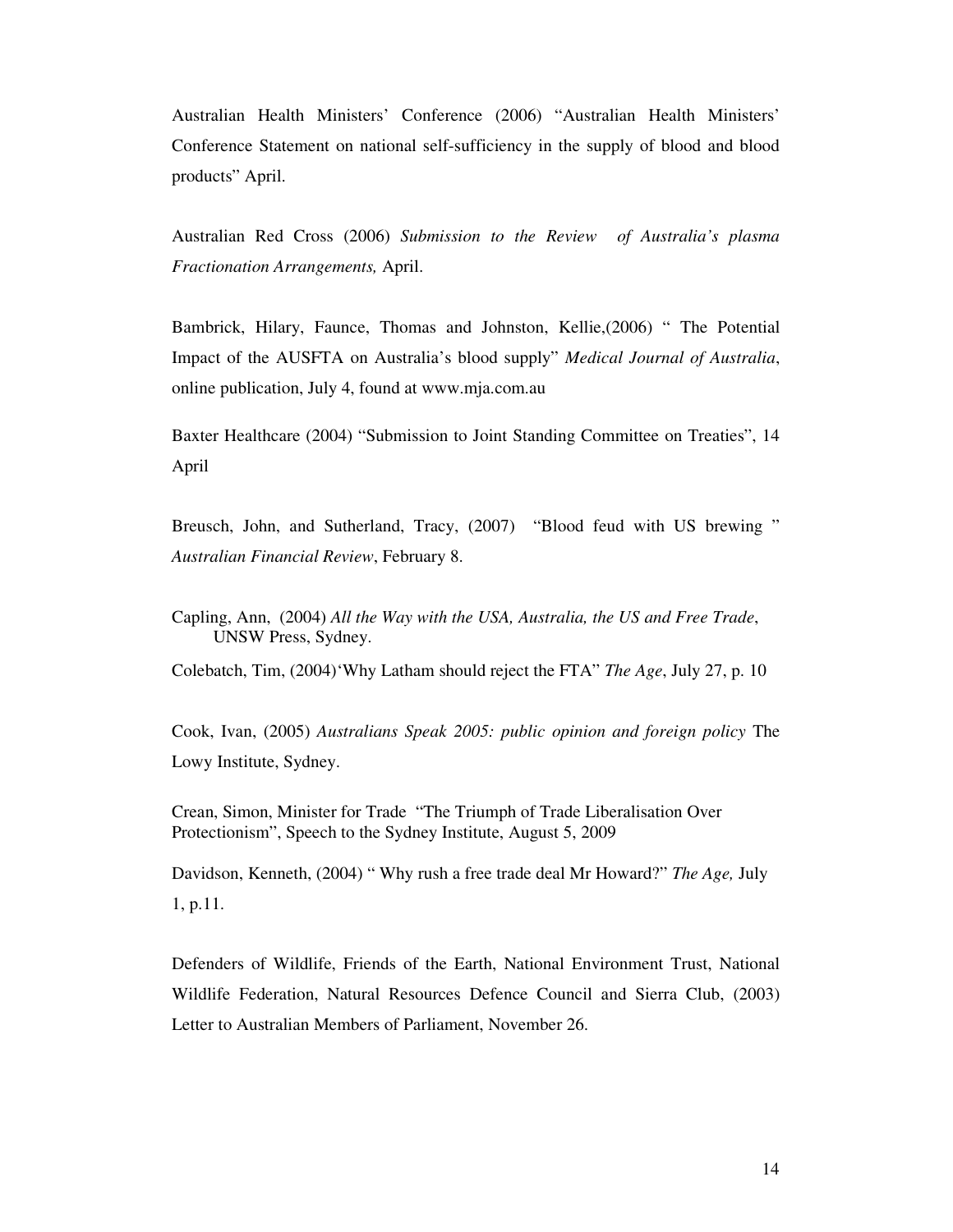Department of Health and Ageing, AUSFTA Medicines Working Group (2006) "Agenda Item 5(b) (I) Other Matters: 12.5% Price Reduction for New Generic Drugs" Canberra, January 13.

Department of Health and Ageing, (2007) *Pharmaceutical Benefits Scheme Reform,* found at

www.health.gov.au/internet/wems/publishing.nsf/Content/pbs\_reorm\_02feb07

Drahos, Peter, Faunce, Tom, Goddard, Martyn and Henry, David, (2004) "The FTA and the PBS: Submission to the Senate Select Committee on the Australia-US Free Trade Agreement," Canberra.

Flood Philip, Wells Peter, Lawler Peter, Ryan Graeme, Richard Kevin, (2006) *Review of Australia's blood fractionation arrangements,* Commonwealth of Australia, Canberra, December.

Garnaut, John, (2004) 'Drug costs will rise with deal: US official'*, Sydney Morning Herald* 26 February.

Garnaut, Ross, (2004) Evidence given to the Joint Standing Committee on Treaties, Australia-United States Free Trade Agreement Hearings, 3 May, Official Committee Hansard, Canberra, p.64 .

Gittens, Ross (2004) "Selling off a slice of our Country, *Sydney Morning Herald***,**  August 11, p.17.

Hawker Britton, (2004), "US Free Trade Agreement disappoints Australia" Media Release, February 19, Hawker Britton, Sydney, found at www.hawkerbritton.com.au.

Henry, Don, (2003) "Free–trade clause would be a dangerous weakening of the law" *Sydney Morning Herald*, October 23, p. 15.

Krien, Anna and Byrnes, Holly (2004) "The Logies turn political, local content sold out: actors" *Sun-Herald,* April 18.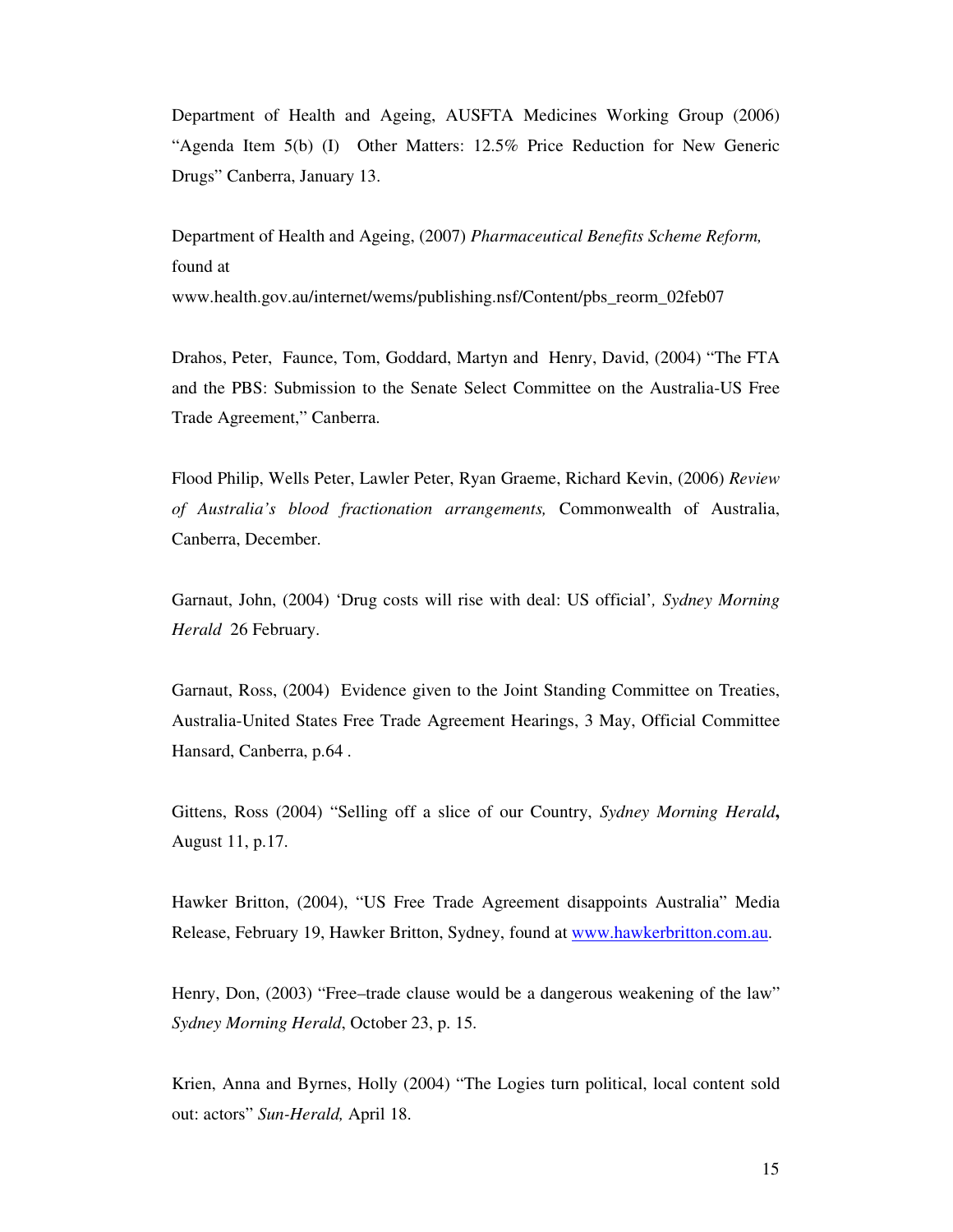Laming, Andrew, (2006) 'Let's overhaul the Pharmaceutical Benefits Scheme" *The Australian,* January 10, p.10.

Latham, Mark, (2004a) "Labor to refer Australia-US FTA to Senate Committee" Media Release, January 31, Sydney.

Latham, Mark, (2004b) "Joint statement by Federal Labor leader Mark Latham and Deputy Leader of the Opposition in the Senate and Shadow Minister for Trade Steven Conroy " Media Release, August 4, Canberra.

Maher, Sid, (2004) "US drug makers pressure Canberra" *The Australian*, December 29.

Metherell, Mark (2004) "New deadline for medicines cost pledge" *Sydney Morning Herald,* December 6.

McKenzie, David " Buy local Plan faces backlash" *Weekly Times*, June 24, 2009.

Mitchell, Alan, (2004) "Freer but hardly free" *Australian Financial Review*, July 27, p. 54.

Mitchell, Selina, (2005) "Script tells of \$460 leap in drug price" *The Australian*, August 1.

Morello, Vincent, (2004) "Nothing secret in Claudia's plea" *The Australian*, April 5.

National Blood Authority, (2001) "2001 review of the Australian Blood Banking and Plasma Product Sector" found at www.nba.gov.au/review.htm

Pharmaceutical Research and Manufacturers of America, (2003), "National Trade Estimate Report on Foreign Barriers to Trade of December 2003," Washington, December 12.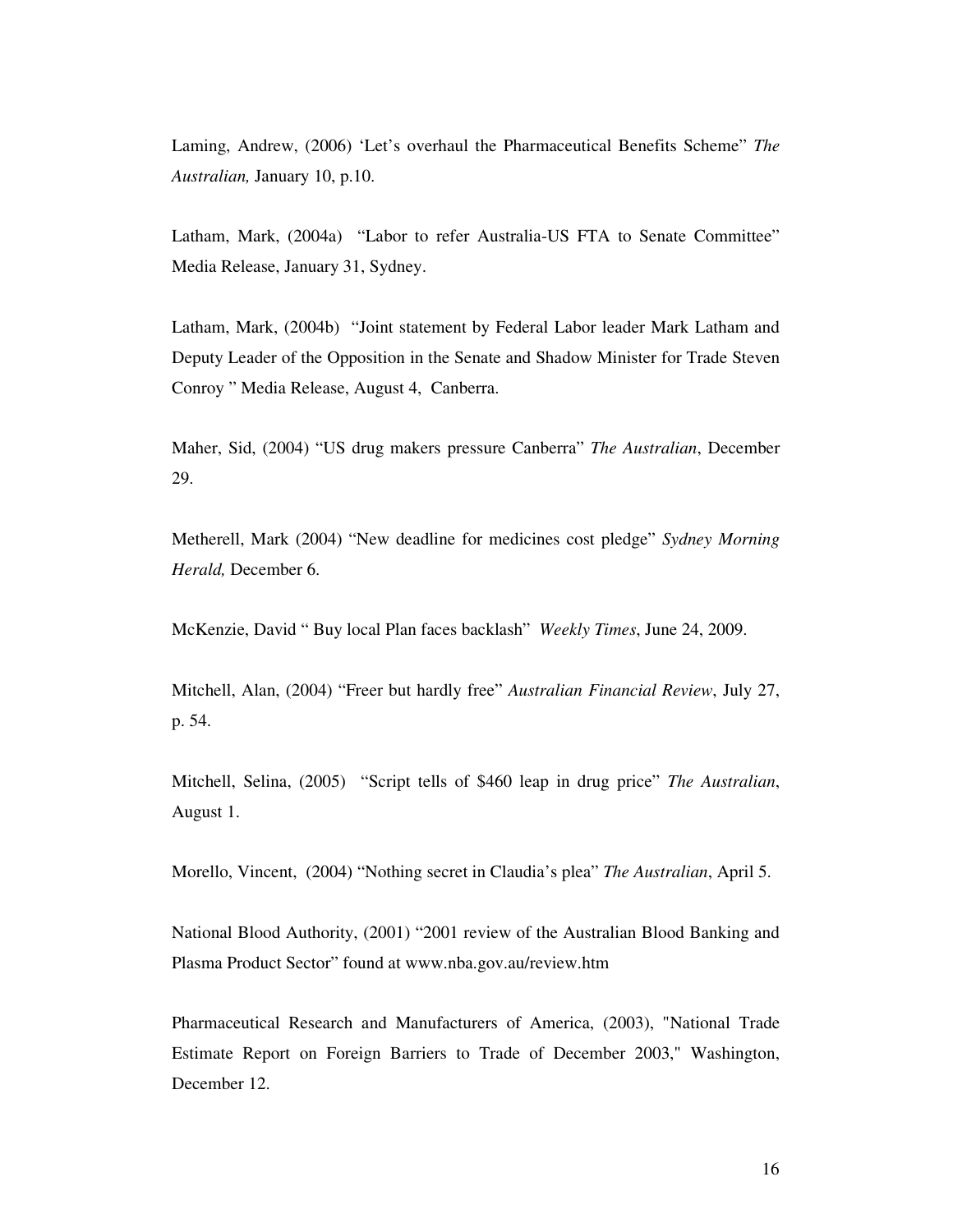Ranald, Patricia, (2004) "Trading Away Social Policy? The impact of the Australia-US Free Trade Agreement on Australian domestic law and policy,"  $26<sup>th</sup>$  International Trade Law Conference, September 23, found at http://www.ag.gov.au/www/agd/agd.nsf/Page/RWPC0753E825DA6E020CA2571960 00A5F45

Ranald, Patricia and Southalan, Louise, (2003) "The Australia-US Free Trade Agreement: Trading Australia Away?" Australian Fair Trade and Investment Network, April, found at www.aftinet.org.au.

Ranald, Patricia and Southalan, Louise, (2004) "Ten Devils in the Detail: Summary of the text of the Australia-US Free Trade Agreement," Australian Fair Trade and Investment Network, March, found at www.aftinet.org.au.

Rudd, Kevin, "The Global Financial Crisis" in *The Monthly* Magazine, February 2009.

Senate Select Committee on the Free Trade Agreement between Australia and the United States of America (2004) *Final Report* , Canberra, August .

Stafford, Annabel, (2005) "Wealthy patients may pay more" *Australian Financial Review,* August 4, p. 3.

Stiglitz, Joseph, and Charlton, (2005) Andrew, *Fair Trade for All,* Oxford University Press, New York,

Weiss, Linda, Thurbon, Elizabeth, Matthews, John, (2004) *How to kill a country: Australia's devastating trade deal with the United States ,* Allen and Unwin, Sydney.

Wilkinson, Marion (2004) "Vaile juggled while dilemma hit home*" Sydney Morning Herald*, 10 February p.8

Wood, Alan (2004) "Free Trade deal could be a political liability for the *PM" The*